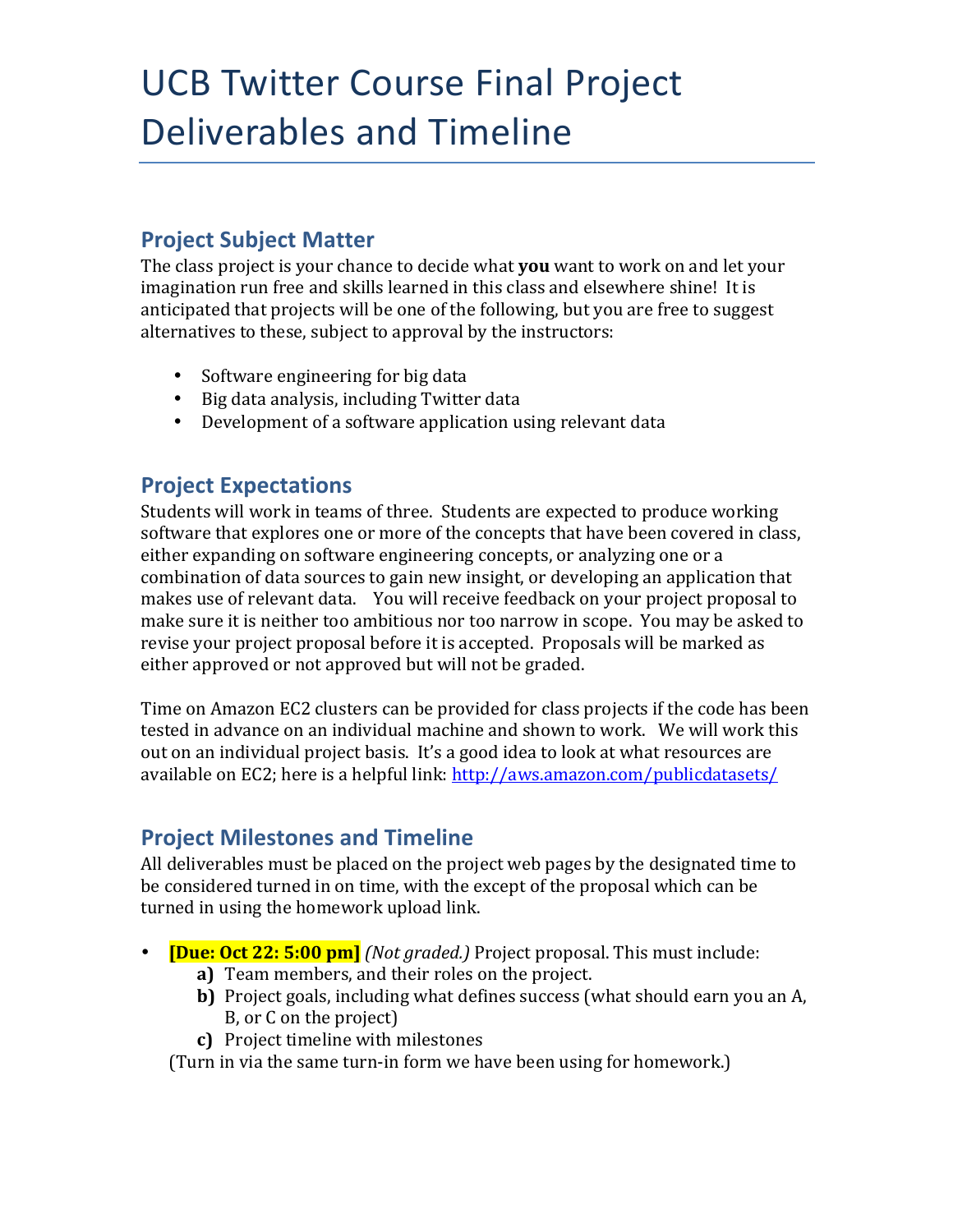# UCB Twitter Course Final Project Deliverables and Timeline

- **[Due: Nov 13, 9:00am]** Note updated date. (30% of the project grade) To keep you on track, there will be a mid-semester deliverable where you will be expected to be 30-40% done with your project. This deliverable will consist of:
	- a) A write-up consisting of the same material from Oct 22, a literature review of approaches to the problem that you are addressing; it must contain references to at least 9 publications or other references (3 per project member), as well as a summary of project goals and where you currently are,
	- b) Working code for a subset of your project, and
	- c) A class presentation describing project goals and where you are right now. Assuming 14 projects, that gives us 10 minutes/project. These will take place on Nov 13 and 15.
	- d) A description of what percent of work was done by each team member. (Turn in via your project web pages which will be set up by this time.)
- **[Due: Dec 10, 5pm]** *(60% of the project grade)* Final project due. This must include:
	- a) Project write-up consisting of the same material from Nov 12, updated as needed, and augmented with a full description of the results.
	- b) Documentation of any software developed. If an app was made, a link to the working app along with instructions for how to run it.
	- c) Description of which goals were met, or if goals changed, how and why this was done.
	- d) Software along with instructions to run it
	- e) Links to data and how to make use of it.
	- f) A description of what percent of work was done by each team member. (Turn in via your project web pages.)
- **[Dec 6 and Dec 11]:** *(10% of the project grade)* Final project presentations at Twitter and UCB, respectively.

#### **Project Deliverables**

There are several deliverables associated with the final project:

- 1. You are expected to maintain web pages describing your project, and its progress, on the class blog. If you want to keep it private to the class, that is ok, just let us know. You will be "turning in" the milestones on these web pages. You will also post links to results of analysis, web apps, software to run, etc, from these web pages.
- 2. You are expected to do a literature review of approaches to the problem that you are tackling. This can include papers from the scholarly research literature, well-informed blog posts, or other sources if relevant. The